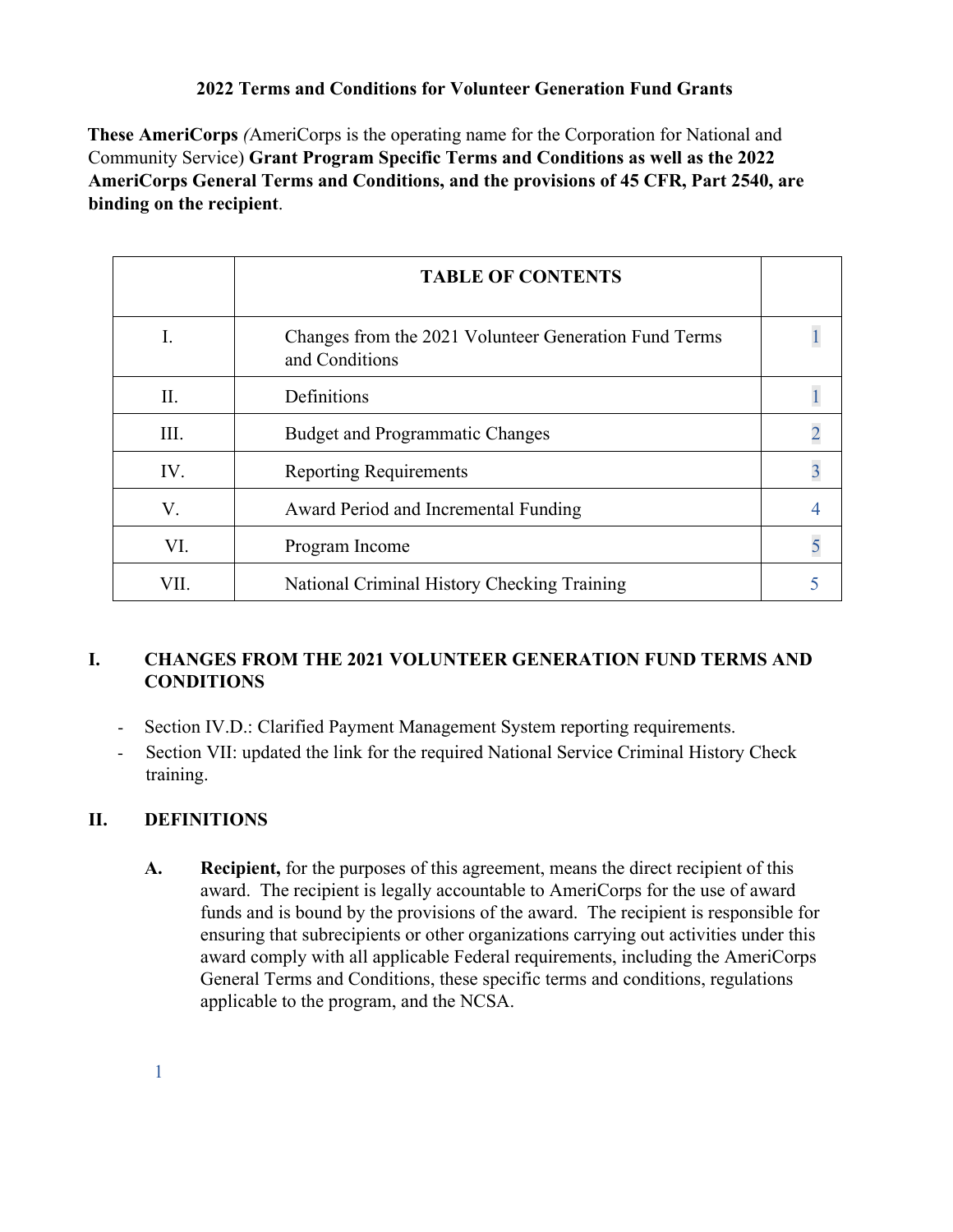- **B. Subrecipient** refers to an organization receiving AmeriCorps grant funds from a recipient of AmeriCorps funds. See 2 CFR § 200.93.
- **C. Program** refers to the activities supported under the award.
- **D. NCSA** means the National and Community Service Act of 1990, as amended. See 42 U.S.C. §§ 12501-12657.

## **III. BUDGET AND PROGRAMMATIC CHANGES**

- **A. Programmatic Changes.** The recipient must first obtain the prior written approval of the AmeriCorps Portfolio Manager before making any of the following changes  $(1-3)$ :
	- **1.** Changes in the scope, objectives or goals of the program, whether or not they involve budgetary changes;
	- **2.** Entering into subawards or contracts for activities funded by the award, but not identified or included in the approved application and award budget;
	- **3.** Upon notification to the AmeriCorps Portfolio Manager, recipients may make programmatic changes due to, or in response to, an officially declared state or national disaster without written approval from AmeriCorps. As soon as practicable, recipients making disaster-related programmatic changes must discuss the performance measure adjustments and other AmeriCorps grant requirements with the AmeriCorps Portfolio Manager. While written approval from AmeriCorps not required before making disaster-related programmatic changes, AmeriCorps reserves the right to limit or deny disaster-related programmatic changes, including disallowing costs associated with the disaster related activities.
- **B. Budgetary Changes.** The recipient must obtain the prior written approval of AmeriCorps' Portfolio Manager before deviating from the approved budget in any of the following ways:
	- **1.** Specific Costs Requiring Prior Approval before Incurrence under the uniform administrative requirement, cost principles, and audit requirements for Federal grants at 2 CFR § 200.407. Certain cost items in 2 CFR § 200.407 require prior written approval of the awarding agency for the cost to be allowable such as pre-award costs. Please ensure you consult the regulations prior to incurring costs to ensure allowability.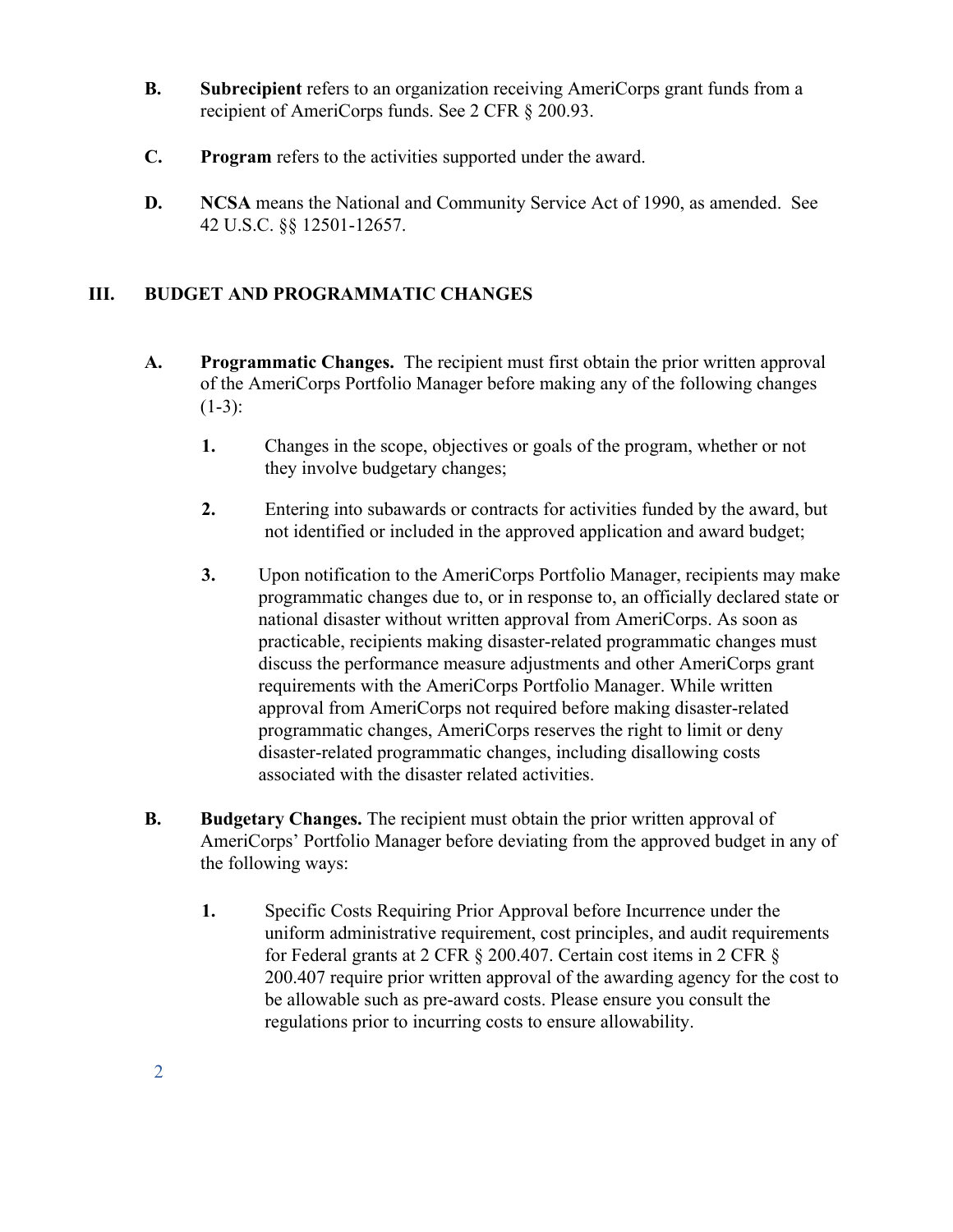- **2.** Purchases of Equipment over \$5,000 using grant funds, unless specified in the approved application and budget.
- **3.** Unless the AmeriCorps share of the grant is \$100,000 or less, changes to cumulative and/or aggregate budget line items that amount to 10 percent or more of the total budget must be approved in writing in advance by AmeriCorps. The total budget includes both the AmeriCorps and recipient shares. Recipients may transfer funds among approved direct cost categories when the cumulative amount of such transfers does not exceed 10 percent of the total budget.
- **C. Approval of Programmatic and Budget Changes.** AmeriCorps' Portfolio Managers are the only officials who have the authority to alter or change the terms and conditions or requirements of the award. Portfolio Managers will execute written amendments and recipients should not assume approvals have been granted unless documentation from AmeriCorps' Office of Grant Administration (OGA) has been received via a Notice of Grant Award. Programmatic changes also require final approval of AmeriCorps' OGA after written recommendation for approval is received from the Portfolio Manager.

# **IV. REPORTING REQUIREMENTS**

The recipient is responsible for timely submission of periodic progress and financial reports during the project period and a final progress and financial report at the end of the period. The recipient is responsible for setting submission deadlines for its respective subrecipients to ensure the timely submission of recipient reports.

**A. Progress Reports.** The recipient shall complete and submit one annual progress report in eGrants to report on progress toward achievement of its approved performance targets.

| Due Date    | <b>Reporting Period Covered</b>         |
|-------------|-----------------------------------------|
| November 30 | Start of the award through September 30 |

- **B. Final Progress Reports.** A recipient must submit, in lieu of the last annual progress report, a final project report. This final progress report is due 60 days after the end of the project period.
- **C. Federal Financial Reports (FFRs).** The recipient shall complete and submit financial reports in eGrants to report the status of all funds. The recipient must submit timely cumulative financial reports in accordance with AmeriCorps guidelines according to the following schedule: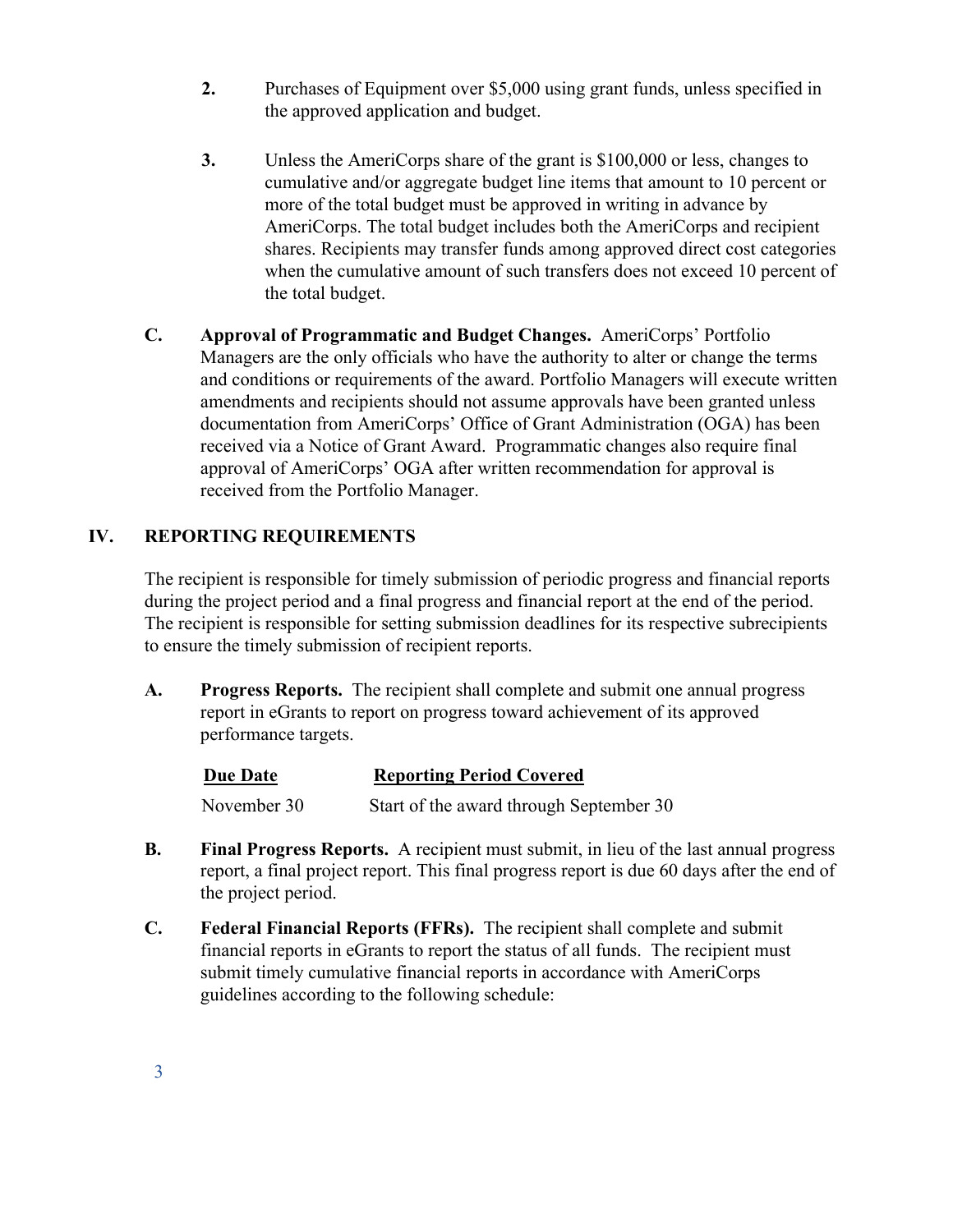| <b>Due Date</b> | <b>Reporting Period Covered</b>     |
|-----------------|-------------------------------------|
| April 30        | Start of the award through March 31 |
| October 31      | April $1$ – September 30            |

A recipient must set submission deadlines for its respective subrecipients that ensure the timely submission of recipient reports.

- **D. Final Financial Report.** A recipient completing the final year of its award must submit, in lieu of the last financial report, a final financial report in eGrants. The final financial report is due no later than 120 days after the end of the project period. Additionally, grantees must submit a quarterly FFR/Federal Cash Transaction Report to PMS no later than 120 days after the end of the project period.
- **E. Reporting at the Dept. of Health and Human Services/Payment Management System (HHS/PMS).** The recipient must submit the Federal Financial Report (FFR) Cash Transactions Report on a quarterly basis to the HHS/PMS per the Electronic Funds Transfer Agreement.
- **F. Requests for Extensions.** Each recipient must submit required reports by the given dates. Extensions of reporting deadlines will be granted only when: 1) the report cannot be furnished in a timely manner for reasons, in the determination of AmeriCorps, which are legitimately beyond the control of the recipient, and 2) AmeriCorps receives a written request explaining the need for an extension before the due date of the report.

Extensions of deadlines for reports may only be granted by the AmeriCorps Portfolio Manager, as appropriate.

## **V. AWARD PERIOD AND INCREMENTAL FUNDING**

For the purpose of this award, a project period is the complete length of time the recipient is proposed to be funded to complete approved activities under the award. A project period may contain one or more budget periods. A budget period is a specific interval of time for which Federal funds are provided to fund a recipient's approved activities and budget.

Unless otherwise specified, the award covers a two-year project period. In approving a multi-year project period, AmeriCorps generally makes an initial award for the first year of operation. Additional funding is contingent upon satisfactory performance, a recipient's demonstrated capacity to manage an award and comply with award requirements, and the availability of Congressional appropriations. AmeriCorps reserves the right to adjust the amount of an award or elect not to continue funding for subsequent years. The project period and the budget period are noted on the award document.